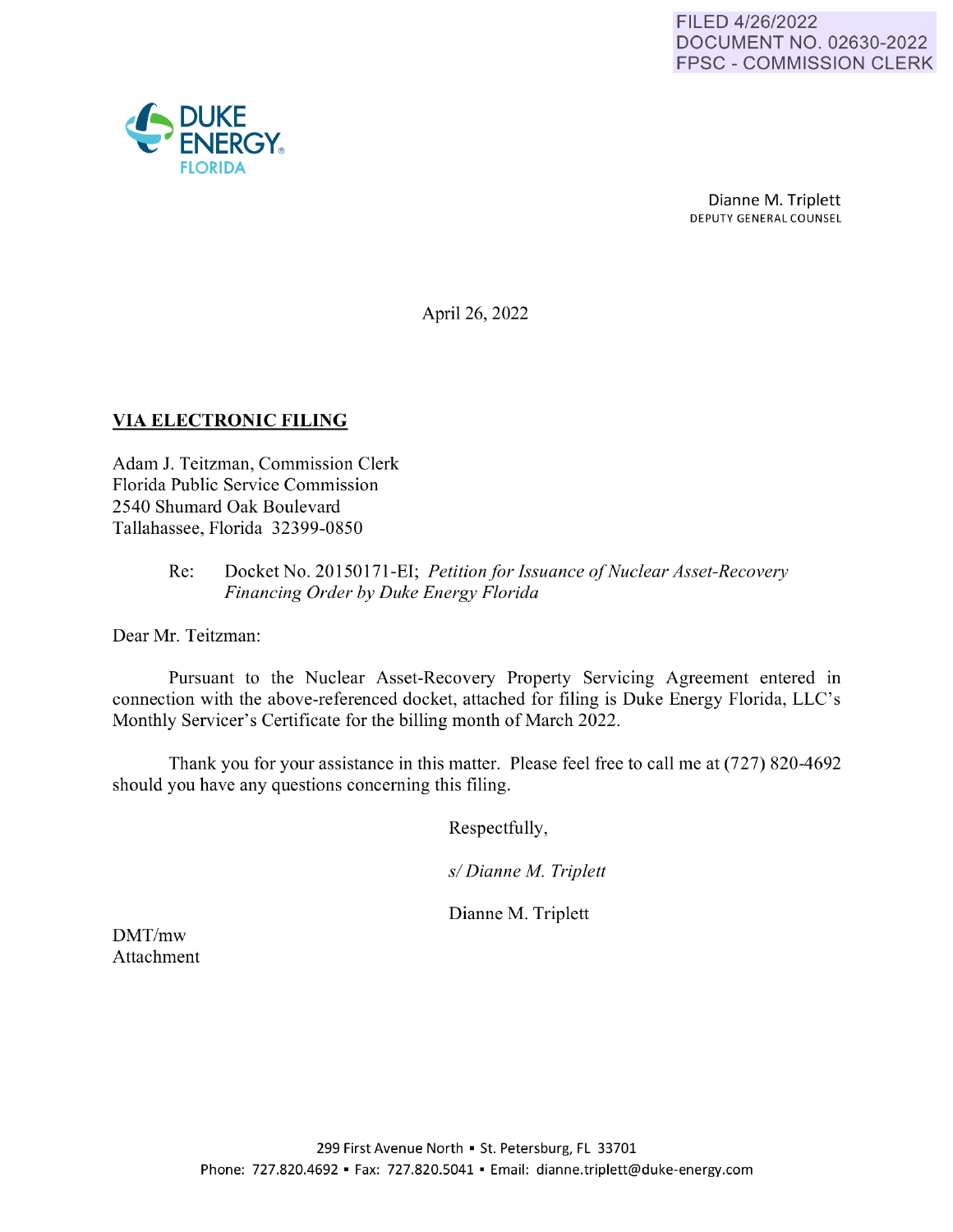## **CERTIFICATE OF SERVICE**

I HEREBY CERTIFY that a true and correct copy of the foregoing has been furnished via electronic mail to the following this 26<sup>th</sup> day of April, 2022.

|                                             | $s/Di$ anne M. Triplett           |  |  |  |
|---------------------------------------------|-----------------------------------|--|--|--|
|                                             | Attorney                          |  |  |  |
|                                             |                                   |  |  |  |
| Theresa L. Tan                              | C. Rehwinkel / R. Gentry          |  |  |  |
| Office of the General Counsel               | Office of Public Counsel          |  |  |  |
| Florida Public Service Commission           | c/o The Florida Legislature       |  |  |  |
| 2540 Shumard Oak Blvd.                      | 111 West Madison Street, Room 812 |  |  |  |
| Tallahassee, FL 32399-0850                  | Tallahassee, FL 32399-1400        |  |  |  |
| $ltan(\omega)$ psc.state.fl.us              | rehwinkel.charles@leg.state.fl.us |  |  |  |
|                                             | gentry.richard@leg.state.fl.us    |  |  |  |
| Jon C. Moyle, Jr. / Karen A. Putnal         |                                   |  |  |  |
| 118 North Gadsden Street                    | James W. Brew                     |  |  |  |
| Tallahassee, FL 32301                       | Stone Law Firm                    |  |  |  |
| jmoyle@moylelaw.com                         | 1025 Thomas Jefferson Street, NW  |  |  |  |
| $k$ putnal@moylelaw.com                     | Eighth Floor, West Tower          |  |  |  |
|                                             | Washington, DC 20007-5201         |  |  |  |
| Robert Scheffel Wright / John T. LaVia, III | ibrew@smxblaw.com                 |  |  |  |
| Gardner Law Firm                            |                                   |  |  |  |
| 1300 Thomaswood Drive                       |                                   |  |  |  |
| Tallahassee, FL 32308                       |                                   |  |  |  |
| schef@gbwlegal.com                          |                                   |  |  |  |
| ilavia@gbwlegal.com                         |                                   |  |  |  |
|                                             |                                   |  |  |  |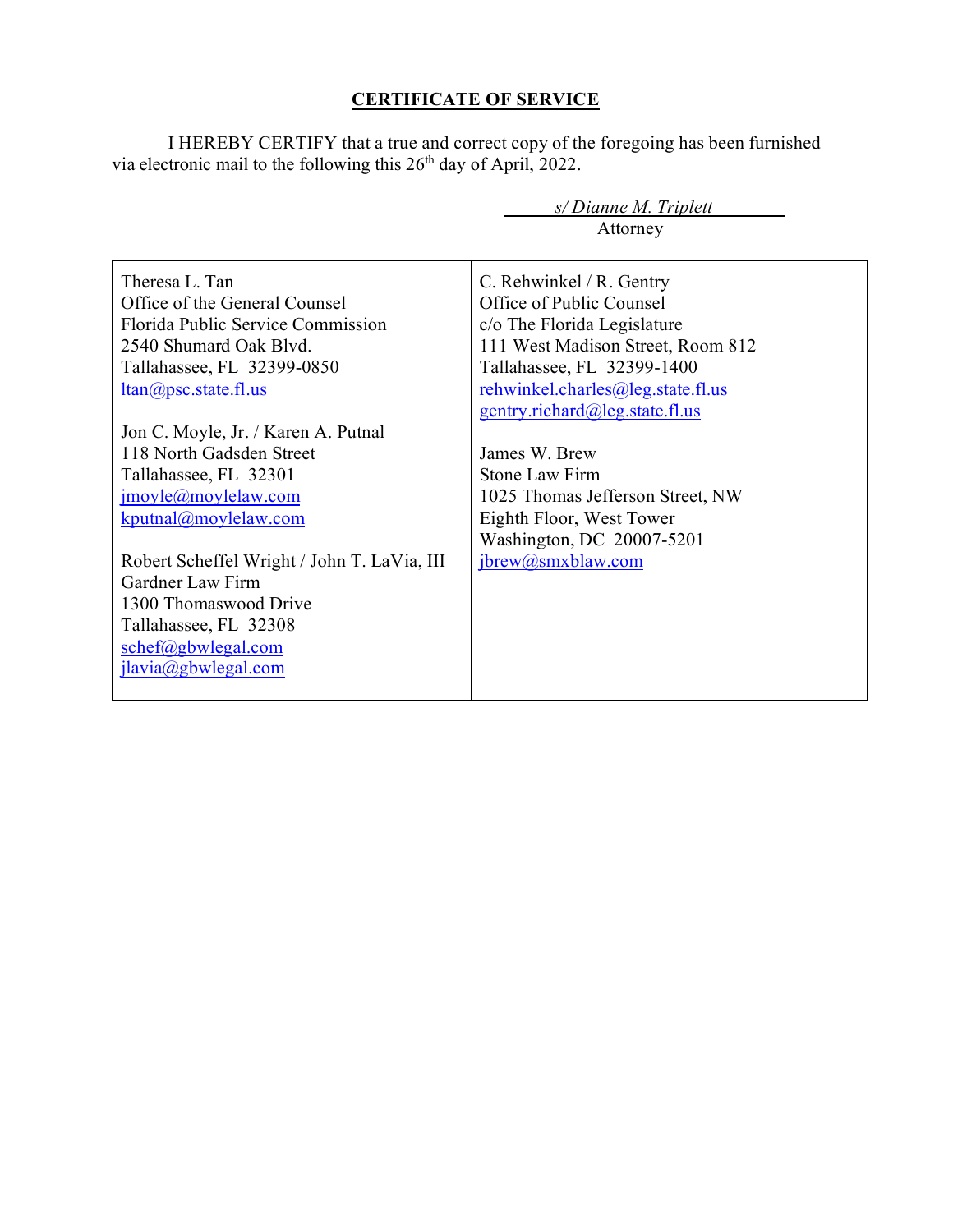# **MONTHLY SERVICER'S CERTIFICATE DUKE ENERGY FLORIDA PROJECT FINANCE, LLC**

### **\$1,294,290,000 Series A Senior Secured Nuclear Asset-Recovery Bonds**

Pursuant to SECTION 3.0l(b) of the Nuclear Asset-Recovery Property Servicing Agreement dated as of June 22, 2016 by and between Duke Energy Florida, Inc., as Servicer, and Duke Energy Florida Project Finance, LLC, as Issuer (the "Servicing and all services of the service of the service of the service of the service of the service of the service of the service of the service of Agreement"), the Servicer does hereby certify as follows:

Capitalized terms used but not defined in this Monthly Servicer's Certificate have their respective meanings as set forth in the Servicing Agreement. References herein to certain sections and subsections are references to the respective sections or subsections of the Servicing Agreement. 隐

|                                                                                           | Current BILLING MONTH: March 2022 |             |                     |                   |
|-------------------------------------------------------------------------------------------|-----------------------------------|-------------|---------------------|-------------------|
| Current BILLING MONTH: 2/28/2022 - 3/30/2022                                              |                                   |             |                     |                   |
| Standard Billing for prior BILLING MONTH: February 2022                                   |                                   |             |                     |                   |
| Residential Total Billed                                                                  |                                   | 239,773,508 |                     |                   |
| Residential NUCLEAR ASSET-RECOVERY CHARGE ("NARC") Billed                                 |                                   | 3,881,109   | 1.62%<br>ti Atricia |                   |
| General Service Non-Demand Total Billed                                                   |                                   | 25,945,310  | 医乳糜性咽炎 人名英麦克尔       | 20% PBM 3 (1) 数据: |
| General Service Non-Demand NARC Billed                                                    |                                   | 425,521     | 1.64%               |                   |
| <b>General Service Billed</b>                                                             |                                   |             |                     |                   |
| General Service NARC Billed                                                               |                                   |             | 0.00%               |                   |
| General Service Demand Total Billed                                                       |                                   | 99,565,869  |                     |                   |
| <b>General Service Demand NARC Billed</b>                                                 |                                   | 1,731,665   | 1.74%               |                   |
| <b>Curtailable Total Billed</b>                                                           |                                   | 573,327     |                     |                   |
| <b>Curtailable NARC Billed</b>                                                            |                                   | 9,426       | 1.64%               |                   |
| Interruptible Total Billed                                                                |                                   | 11,690,483  |                     |                   |
| Interruptible NARC Billed                                                                 |                                   | 286,311     | 2.45%               |                   |
| <b>Lighting Total Billed</b>                                                              |                                   | 10,705,337  |                     |                   |
| <b>Lighting NARC Billed</b>                                                               |                                   | 9,029       | 0.08%               |                   |
| YTD Net Write-offs as a % of Total Billed Revenue (see Note 1)                            |                                   |             |                     |                   |
| Non-Residential Class Customer Write-offs<br>Residential Class Customer Write-offs        |                                   |             |                     |                   |
| <b>Total Write-offs</b>                                                                   |                                   | 0.664%      |                     |                   |
| Aggregate NARC Collections (see Note 2)                                                   |                                   |             |                     |                   |
|                                                                                           |                                   |             |                     |                   |
| <b>Total NARC Remitted for Current BILLING MONTH</b><br><b>Residential NARC Collected</b> | \$                                | 3,738,073   |                     |                   |
| <b>General Service Non-Demand NARC Collected</b>                                          |                                   | 409,911     |                     |                   |
| <b>General Service NARC Collected</b>                                                     |                                   |             |                     |                   |
| <b>General Service Demand NARC Collected</b>                                              |                                   | 1,667,746   |                     |                   |
| <b>Curtailable NARC Collected</b>                                                         |                                   | 9,163       |                     |                   |
| Interruptible NARC Collected                                                              |                                   | 275,514     |                     |                   |
| <b>Lighting NARC Collected</b>                                                            |                                   | 8,553       |                     |                   |
| <b>Sub-Total of NARC Collected</b>                                                        | \$.                               | 6,108,961   |                     |                   |
| <b>Total Current NARC Collected and Remitted</b>                                          | \$                                | 6,108,961   |                     |                   |

**2012年4月1日 经**通用 计图 特林